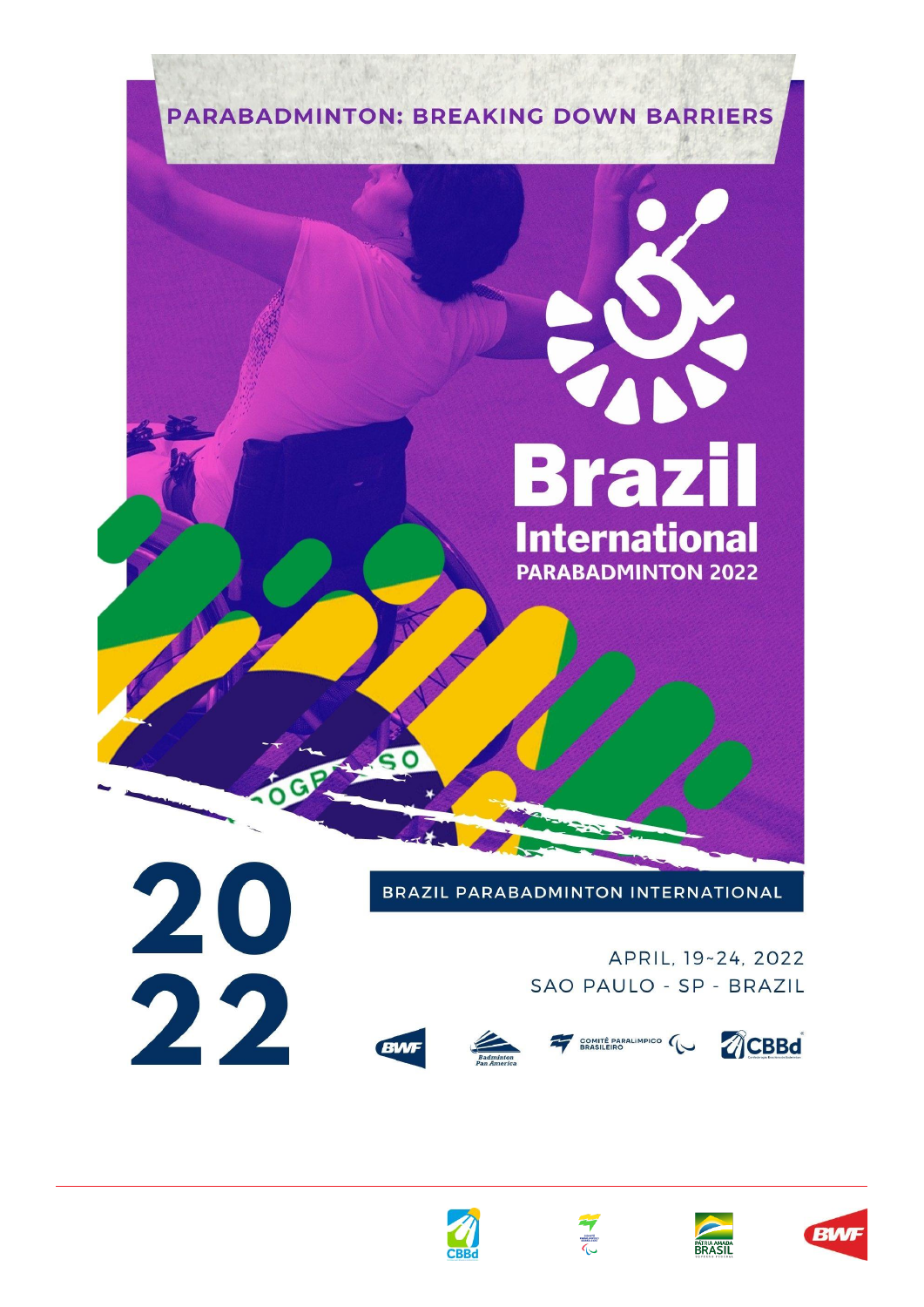### **1. General Details**

| <b>Organiser</b>                   | Confederação Brasileira de Badminton<br>CBBd<br>Rua Evandro Lins e Silva, 840/1119<br>Barra da Tijuca, Rio de Janeiro-RJ<br>22631-470<br>T: +55 21 3592 0210<br>E: gestao@badminton.org.br W: www.badminton.org.br                                                                  |
|------------------------------------|-------------------------------------------------------------------------------------------------------------------------------------------------------------------------------------------------------------------------------------------------------------------------------------|
| <b>Sanction</b>                    | <b>Badminton World Federation</b>                                                                                                                                                                                                                                                   |
| <b>Competition Dates</b>           | Tuesday, 19 <sup>th</sup> April to Sunday, 24 <sup>th</sup> April 2022                                                                                                                                                                                                              |
| <b>Competition</b><br><b>Venue</b> | Centro de Treinamento Paralímpico Brasileiro (Brazilian Paralympic Training Centre)<br>Rodovia dos Imigrantes, km 11,5, Vila Guarani<br>São Paulo-SP 04329-000 Brazil<br>Venue website: www.cpb.org.br<br>Google Maps Link: https://g.page/comiteparalimpico?share                  |
| <b>Media Links</b>                 | @confederacaodebadminton<br>tvcbbd<br>@cbbd_oficial<br>@CBBdOficial<br>$\circ$                                                                                                                                                                                                      |
| <b>Referee Team</b>                | Referee:<br>Ashley Raju George (BRN)/ Email: ashley.bbsf@yahoo.com<br><b>Deputy Referee:</b><br>Shirly Gabay (BRA) / Email: shirly@inglestailormade.com.br<br><b>Local Deputy Referee:</b><br><b>TBD</b><br><b>Technical Delegate</b><br>Jeff Bell (CAN) / Email: Jbell13@me.com    |
| <b>Chief Classifier</b>            | TBD / Email: classification@bwfbadminton.org                                                                                                                                                                                                                                        |
| <b>Useful Contacts</b>             | Victor Lee, Tournament Director<br>E: gestao@badminton.org.br<br>Marcelo Haiachi, Tournament Coordinator<br>E: gestao.parabadminton@badminton.org.br<br>Angela Scherer / Finance<br>E: financeiro@badminton.org.br<br>TBD / Transport - Accommodation<br>E: gestao@badminton.org.br |







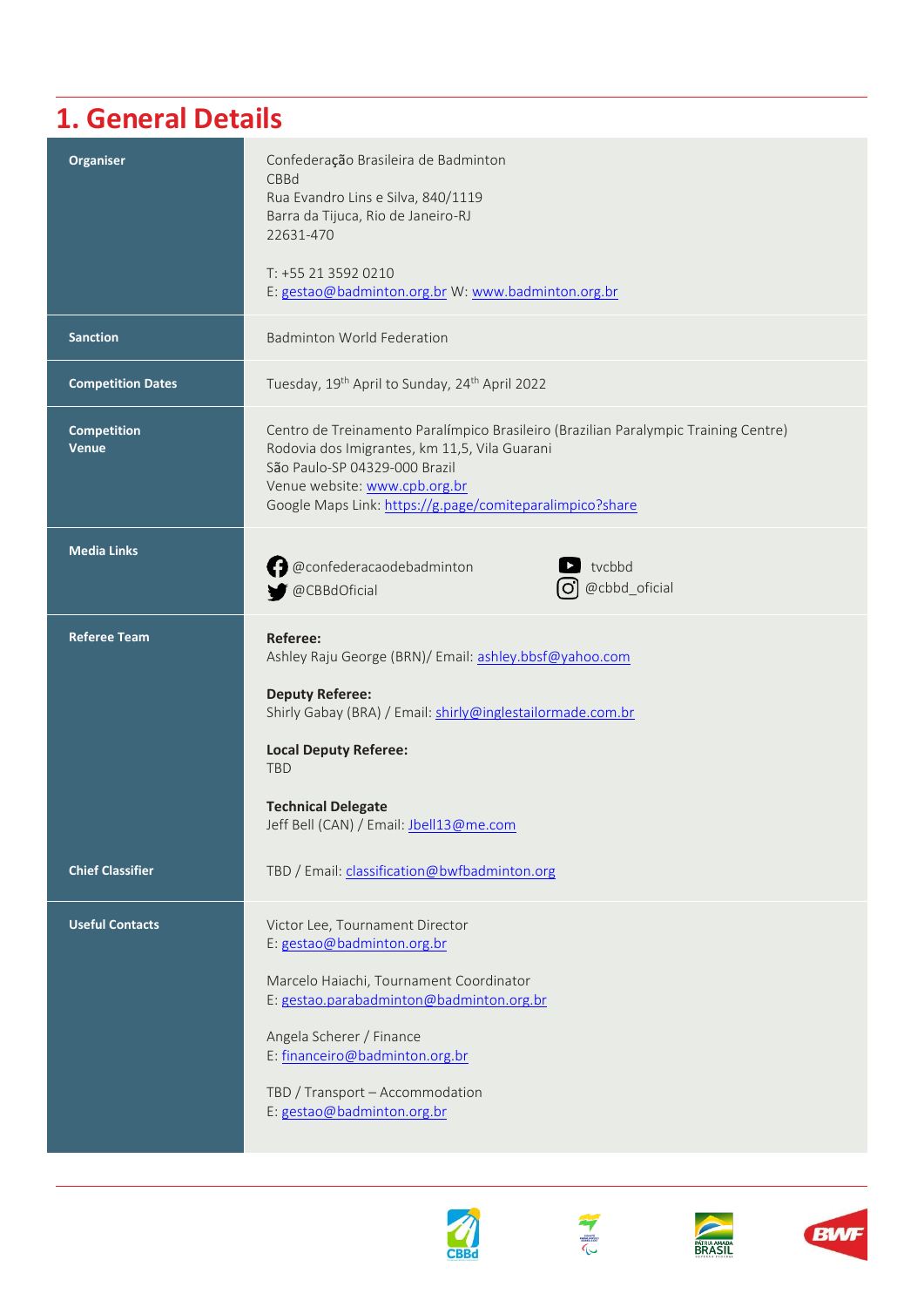**Insurance coverage**

**Participant Agreement for Use of Photographs and Videos**

Players and all members of the national delegation shall hold valid insurance for damages of any nature caused to third parties. Such insurance shall cover bodily injury, including medical and hospitalisation expenses incurred in the host country, as well as all expenses and costs associated to repatriating the injured party to its country of residence. This insurance should also cover expenses regarding COVID-19 related events.

**Indemnity** To the extent permitted by applicable law, all players and members of the national delegation shall release the BWF, the Tournament Organiser, and their respective officers, officials, employees, agents and representatives, from any and all liability, damage, loss, cost or expense that such players and members of the national delegation may incur as a result or in connection with their participation to the Tournament.

> Players and all members of the national delegation shall agree to give the BWF and the Tournament Organiser full television and motion picture rights, including permission to film players and members of the national delegation during all matches and activities around the Tournament, for any commercial, news or other purpose together with the right to transfer such right, including without compensation.







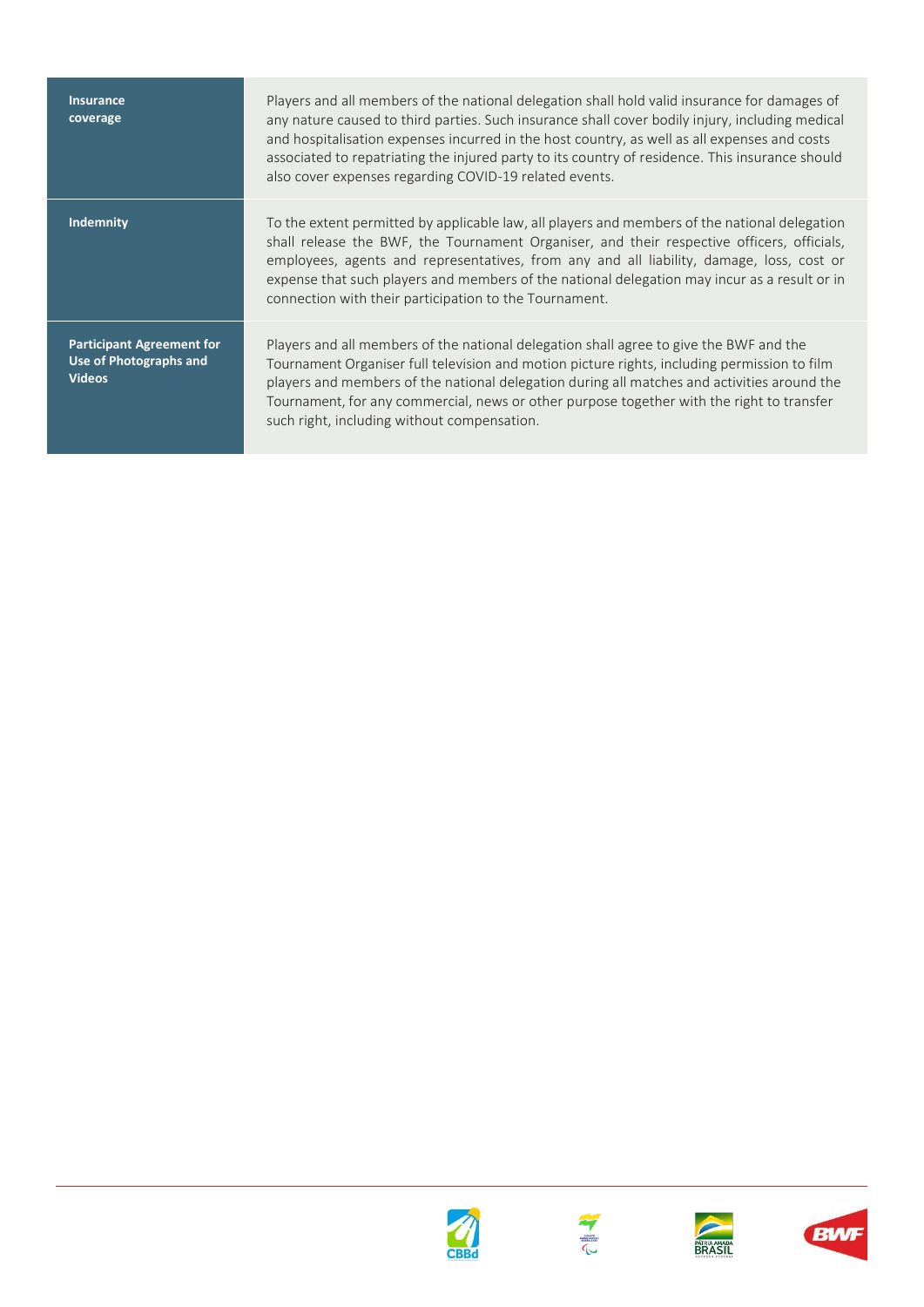# **2. Entry Details**

| <b>Entry Fees</b>                             | Player: USD 120.00 Per person<br>Team Officials/Accompanying person: USD 60.00 Per person                                                                                                                                                                                                                                                                                                                                                                                                                                                                                                                                                             |                           |                                |                                                                                                                                     |                            |                            |                                |
|-----------------------------------------------|-------------------------------------------------------------------------------------------------------------------------------------------------------------------------------------------------------------------------------------------------------------------------------------------------------------------------------------------------------------------------------------------------------------------------------------------------------------------------------------------------------------------------------------------------------------------------------------------------------------------------------------------------------|---------------------------|--------------------------------|-------------------------------------------------------------------------------------------------------------------------------------|----------------------------|----------------------------|--------------------------------|
|                                               | Once entry fees are paid, it is non-refundable if the person does not attend the competition. Payment of<br>entry fee is required before an athlete or team officials/accompanying person can participate in the<br>tournament or use the services provided by the host.<br>Teams/players make payment transfer of the entry fees by Friday 1 <sup>st</sup> April 2022. Please request for an                                                                                                                                                                                                                                                         |                           |                                |                                                                                                                                     |                            |                            |                                |
|                                               | invoice and banking details from the organisers before making payment. Please contact Angela Scherer<br>(financeiro@badminton.org.br).                                                                                                                                                                                                                                                                                                                                                                                                                                                                                                                |                           |                                |                                                                                                                                     |                            |                            |                                |
| <b>Regulations</b><br>(Conditions<br>of Play) | This tournament will be run in accordance with, but not limited to, the Badminton World Federation (BWF)<br>Statutes, General Competition Regulations (GCR), Para Badminton General Competition Regulations<br>(PBGCR) and BWF Para Badminton World Circuit Regulations. In the event of any dispute, the decision of<br>the Tournament Referee will be final.<br>This tournament will strictly enforce the Clothing, Equipment, and Advertising Regulations as outlined in the<br>BWF PBGCR. This includes restrictions of certain colours for shirts, shorts, and skirts to avoid issues with<br>virtual advertising on TV courts, as per GCR 21.7. |                           |                                |                                                                                                                                     |                            |                            |                                |
| <b>Scoring</b><br>System                      | Best of three games to 21 points, as per the Laws of Badminton (BWF Statute 4.1)                                                                                                                                                                                                                                                                                                                                                                                                                                                                                                                                                                      |                           |                                |                                                                                                                                     |                            |                            |                                |
| <b>Key Dates</b>                              | <b>Entry Deadline</b><br><b>World Ranking Date for M&amp;Q Report</b><br><b>Publication Date for M&amp;Q Report</b><br><b>World Ranking Date of Seeding Report</b><br><b>Publication Date for Seeding Report</b><br>Last Date to Withdraw without Penalty<br><b>Draw Date</b>                                                                                                                                                                                                                                                                                                                                                                         |                           |                                | Tuesday 15th March 2022<br><b>TBD</b><br><b>TBD</b><br><b>TBD</b><br><b>TBD</b><br>Tuesday 5th April 2022<br>Monday 18th April 2022 |                            |                            |                                |
| <b>Draws</b>                                  | Events                                                                                                                                                                                                                                                                                                                                                                                                                                                                                                                                                                                                                                                | <b>Wheelchair classes</b> |                                |                                                                                                                                     | <b>Standing classes</b>    |                            | <b>Short</b><br><b>Stature</b> |
|                                               | Men's Singles                                                                                                                                                                                                                                                                                                                                                                                                                                                                                                                                                                                                                                         | <b>WH1</b><br>$\boxtimes$ | <b>WH2</b><br>$\boxtimes$      | SL <sub>3</sub><br>$\boxtimes$                                                                                                      | <b>SL 4</b><br>$\boxtimes$ | <b>SU 5</b><br>$\boxtimes$ | SH <sub>6</sub><br>$\boxtimes$ |
|                                               | <b>Women's Singles</b>                                                                                                                                                                                                                                                                                                                                                                                                                                                                                                                                                                                                                                |                           |                                |                                                                                                                                     |                            |                            |                                |
|                                               |                                                                                                                                                                                                                                                                                                                                                                                                                                                                                                                                                                                                                                                       | $\boxtimes$               | $\boxtimes$                    | $\boxtimes$                                                                                                                         | $\boxtimes$                | $\boxtimes$                | $\boxtimes$                    |
|                                               | Men's Doubles                                                                                                                                                                                                                                                                                                                                                                                                                                                                                                                                                                                                                                         | $\rightarrow$ 0           | $\boxtimes$<br>$\rightarrow$ 0 | $\circledcirc$<br>$\boxtimes$                                                                                                       | $\rightarrow$ ②            | $O$ $\boxtimes$ $O$        | $\boxtimes$                    |
|                                               | Women's Doubles                                                                                                                                                                                                                                                                                                                                                                                                                                                                                                                                                                                                                                       | $\rightarrow$ 0           | $\rightarrow$ 0<br>$\boxtimes$ | $\circledA$                                                                                                                         | ⊠<br>$\rightarrow$ 4       |                            | $\boxtimes$                    |
|                                               | <b>Mixed Doubles</b>                                                                                                                                                                                                                                                                                                                                                                                                                                                                                                                                                                                                                                  | $\rightarrow$ 0           | $\rightarrow$ 0<br>$\boxtimes$ | $\oplus$ $\leftarrow$                                                                                                               | $\rightarrow$ 4<br>⊠       |                            | ⊠                              |
|                                               |                                                                                                                                                                                                                                                                                                                                                                                                                                                                                                                                                                                                                                                       |                           |                                |                                                                                                                                     |                            |                            |                                |







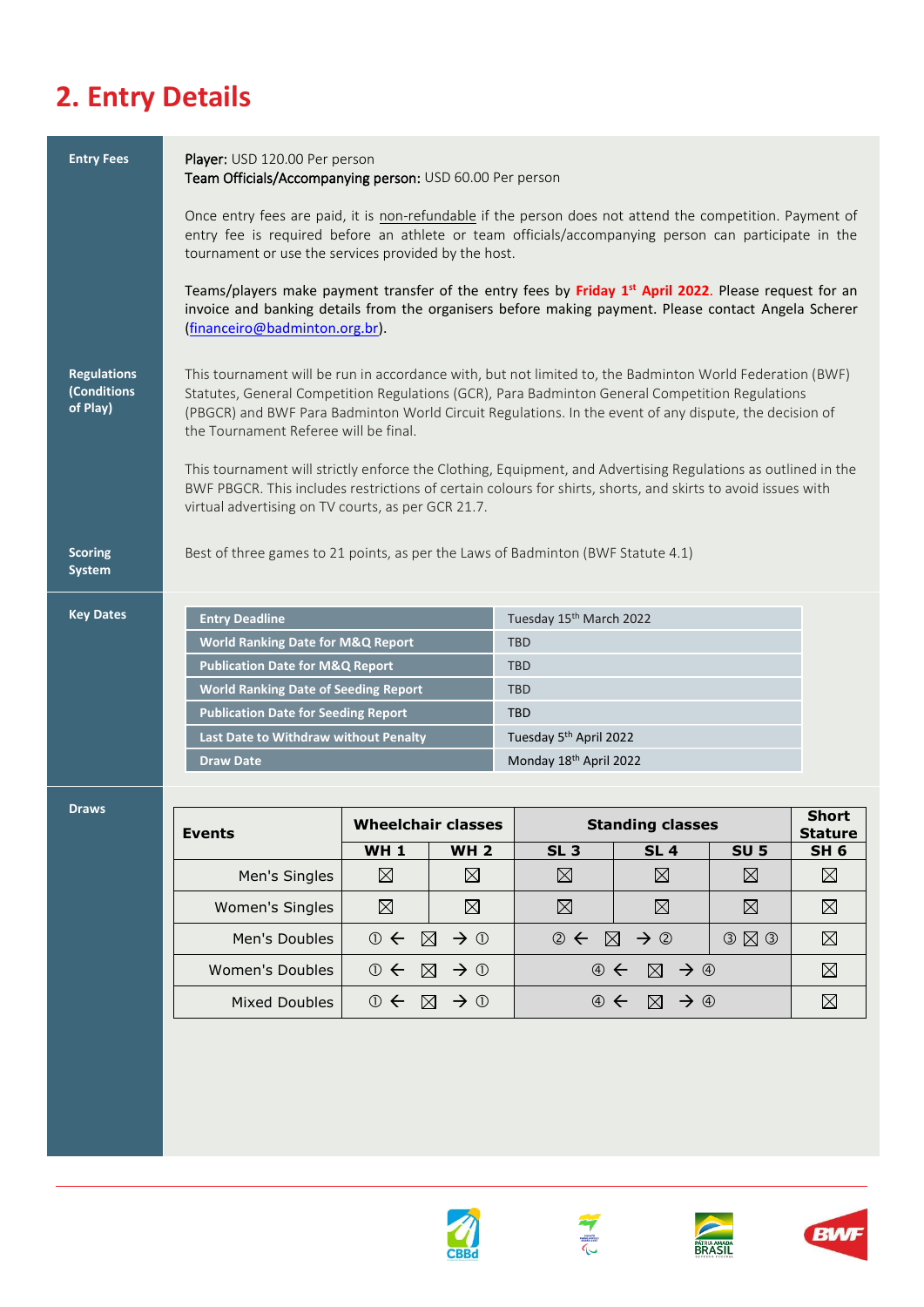| Sign          | <b>Event</b>                                                                                                  | <b>Sport Class</b>     | <b>Points</b>                                                                                                                                                                                                   | <b>Combinations</b><br><b>Permitted</b>                            | <b>NOT Allowed</b>                              |
|---------------|---------------------------------------------------------------------------------------------------------------|------------------------|-----------------------------------------------------------------------------------------------------------------------------------------------------------------------------------------------------------------|--------------------------------------------------------------------|-------------------------------------------------|
| $\circled{0}$ | Men's Double<br>Women's Double<br><b>Mixed Double</b>                                                         | <b>WH 1 &amp; WH 2</b> | A maximum of 3 points                                                                                                                                                                                           | WH $1 + WH$ 2<br>$(WH 1 + WH 1)$                                   | $WH 2 + WH 2$                                   |
| $\circled{2}$ | Men's Doubles                                                                                                 | SL 3 & SL 4            | A maximum of 7 points                                                                                                                                                                                           | $SL$ 3 + $SL$ 4<br>$(SL 3 + SL 3)$                                 | $SL 4 + SL 4$<br>$SL$ 3 + SU 5<br>$SL 4 + SU 5$ |
| $\circled{3}$ | Men's Doubles                                                                                                 | SU <sub>5</sub>        | No limitation                                                                                                                                                                                                   | $SU 5 + SU 5$<br>(or all other<br>combinations)                    |                                                 |
| $\circledA$   | Women's Doubles<br><b>Mixed Doubles</b>                                                                       | SL 3 to SU 5           | A maximum of 8 points                                                                                                                                                                                           | $SL$ 3 + $SU$ 5<br>$SL 4 + SL 4$<br>$(SL3 + SL4)$<br>$SL 3 + SL 3$ | $SL 4 + SU 5$<br>$SU 5 + SU 5$                  |
|               | General Competition Regulation 9.1.4 and 9.1.5                                                                |                        | If there are less than four (4) entries or less than two (2) represented countries in a particular event, then<br>events may be combined - Sport Classes and or men & women - in accordance with Para-Badminton |                                                                    |                                                 |
|               | Group Entry system, using the following link:                                                                 |                        | Entries for this tournament must be done by the Member Association using the BWF Online<br>https://bwfpara.tournamentsoftware.com/tournament/FAA7E9AF-7230-4B6B-B1D3-0C5393AB7C5F                               |                                                                    |                                                 |
|               | contact the BWF at the following email address:<br>s.ramachandran@bwfbadminton.org or hj.yee@bwfbadminton.org |                        | If the Member Association requires a username and password to access the system, please                                                                                                                         |                                                                    |                                                 |
|               | GMT). Late entries will not be accepted.                                                                      |                        | The entry deadline is Tuesday, 15 <sup>th</sup> March 2022 at 23:59, BWF Headquarters time (+08:00 hrs                                                                                                          |                                                                    |                                                 |
|               |                                                                                                               |                        | After the entry deadline, the BWF Online Group Entry System will send notification to all<br>participating Member Associations confirming receipt of final entries.                                             |                                                                    |                                                 |
|               |                                                                                                               |                        | Receipt of this notification is the conclusive evidence of receipt of entries before the deadline.                                                                                                              |                                                                    |                                                 |
|               | Wednesday, 16 <sup>th</sup> March at 12:00 hrs BWF Headquarters time.                                         |                        | Member Associations should contact BWF immediately if such notice is not received by                                                                                                                            |                                                                    |                                                 |
|               | after this point.                                                                                             |                        | If no objection is received by BWF by Thursday, $17^{th}$ March at 23:59 hrs BWF Headquarters<br>time, the entries shall be deemed to be correct. No complaints/objections will be entertained                  |                                                                    |                                                 |
|               | Para-Badminton Classification Regulations.                                                                    |                        | Any new player wishing to participate in this tournament will need to be classified according to the BWF                                                                                                        |                                                                    |                                                 |
|               |                                                                                                               |                        | Players with a Sport Class Status N, R, or FRD (Fixed Review Date) must take part in Classification / Player                                                                                                    |                                                                    |                                                 |







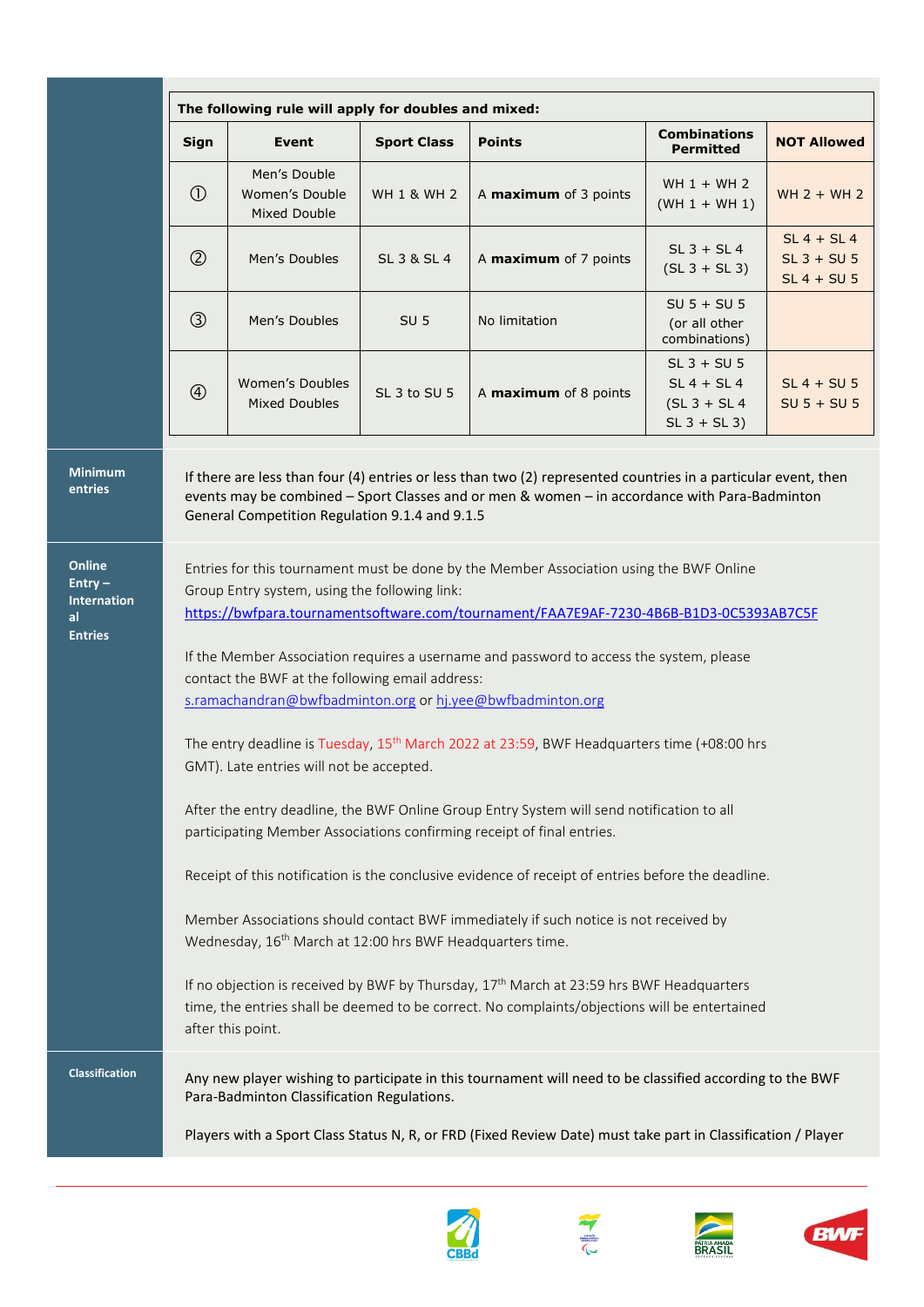Evaluation at the tournament.

The medical forms for players with Sport Class Status N, R, or FRD must be submitted together with the entries and should be emailed to [classification@bwf.sport](mailto:classification@bwf.sport)

Player Medical Information Form and Player Evaluation Consent Form can be downloaded from the BWF website [\(link\)](http://bwfcorporate.com/para-badminton/classification/)

Please submit your forms by: **Tuesday 22nd March (11:59 PM Kuala Lumpur time)**

You must confirm with the Chief Classifier of your document submission. Failure to submit classification forms by the date stated above may affect the entry of the player.

See PBGCR Section 5.5.5 – Para-Badminton Classification Regulations – [\(http://bwfcorporate.com/statutes/\)](http://bwfcorporate.com/statutes/)

Classification is scheduled to be conducted on:

- Sunday 17<sup>th</sup> April for Brazilian players
- Monday 18<sup>th</sup> April for international players

**Withdrawals** The management of withdrawals will be run in accordance with BWF PBGCR 13 and 14

Member Associations can withdraw their entries through the BWF Online Group Entry system until the last date of withdrawal without penalty (see Key Dates Section).

Withdrawals made after this date will incur a penalty in accordance with the BWF Table of Offences and Penalties (BWF Statute 2.6).

Please ensure that the Tournament Referee and Host Organiser are notified immediately in writing, clearly stating the reason for the withdrawal.

If a Member Association needs to withdraw any entries once players have arrived in the host city, notification of withdrawal must be made by the Team Manager in person to the Tournament Referee, or Deputy Referee(s), and must also be confirmed in writing to:

Referee: Ashley Raju George (BRN)/ Email: [ashley.bbsf@yahoo.com](mailto:ashley.bbsf@yahoo.com) Technical Delegate: Jeff Bell (CAN)/Email: [Jbell13@me.com](mailto:Jbell13@me.com) Host Organiser Contact: Victor Lee; Email[: gestao@badminton.org.br](mailto:gestao@badminton.org.br)







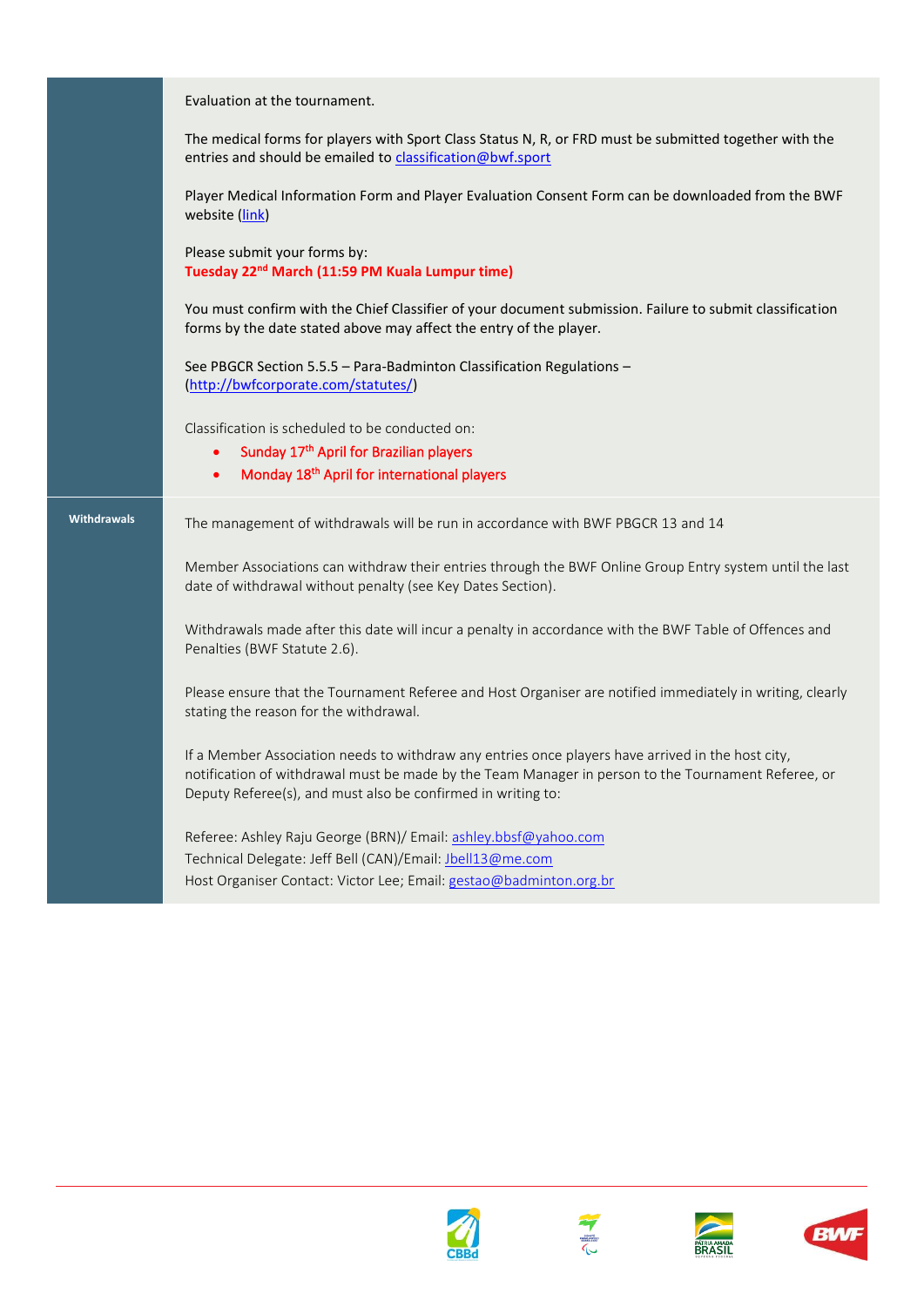## **3. Tournament Details**

| <b>Competition Schedule</b>  |                                                        | <b>Day</b>                               | <b>Event</b>                                      | <b>Start</b>                                                                           | <b>End</b> |
|------------------------------|--------------------------------------------------------|------------------------------------------|---------------------------------------------------|----------------------------------------------------------------------------------------|------------|
|                              |                                                        | Tuesday<br>19th April                    | MS/WS/MD/WD/XD                                    | 09:00                                                                                  | 21:00      |
|                              |                                                        | Wednesday<br>20 <sup>th</sup> April      | MS/WS/MD/WD/XD                                    | 09:00                                                                                  | 21:00      |
|                              |                                                        | Thursday<br>21st April                   | MS/WS/MD/WD/XD                                    | 09:00                                                                                  | 21:00      |
|                              |                                                        | Friday<br>22nd April                     | MS/WS/MD/WD/XD                                    | 09:00                                                                                  | 21:00      |
|                              |                                                        | Saturday<br>23rd April                   | MS/WS/MD/WD/XD                                    | 09:00                                                                                  | 21:00      |
|                              |                                                        | Sunday<br>24th April                     | MS/WS/MD/WD/XD                                    | 10:00                                                                                  | 14:00      |
|                              |                                                        | BWF and all end times are approximate.   |                                                   | Times and order of play may be changed at the discretion of the Tournament Referee and |            |
| <b>Official Shuttle</b>      |                                                        |                                          |                                                   |                                                                                        |            |
|                              | <b>TBD</b>                                             |                                          |                                                   |                                                                                        |            |
| <b>Number of courts</b>      | 08 courts (4 wheelchair and 4 standing)                |                                          |                                                   |                                                                                        |            |
| <b>Wheelchair floor type</b> | Wooden floor for wheelchair, Sports floor for standing |                                          |                                                   |                                                                                        |            |
| <b>Player Facilities</b>     | <b>Stringing Services:</b>                             |                                          |                                                   |                                                                                        |            |
|                              |                                                        | • Location: TBD                          |                                                   |                                                                                        |            |
|                              |                                                        |                                          | • Schedule: Only by booking - no emergency repair |                                                                                        |            |
|                              |                                                        |                                          | • Cost: TBD (bring your own string)               |                                                                                        |            |
|                              |                                                        | Wheelchair & Prosthetic Repair Services: |                                                   |                                                                                        |            |
|                              |                                                        | • Location: TBD                          |                                                   |                                                                                        |            |
|                              |                                                        | · Schedule: TBD                          |                                                   |                                                                                        |            |
|                              |                                                        | • Cost: TBD                              |                                                   |                                                                                        |            |
|                              |                                                        | • Other: TBD                             |                                                   |                                                                                        |            |







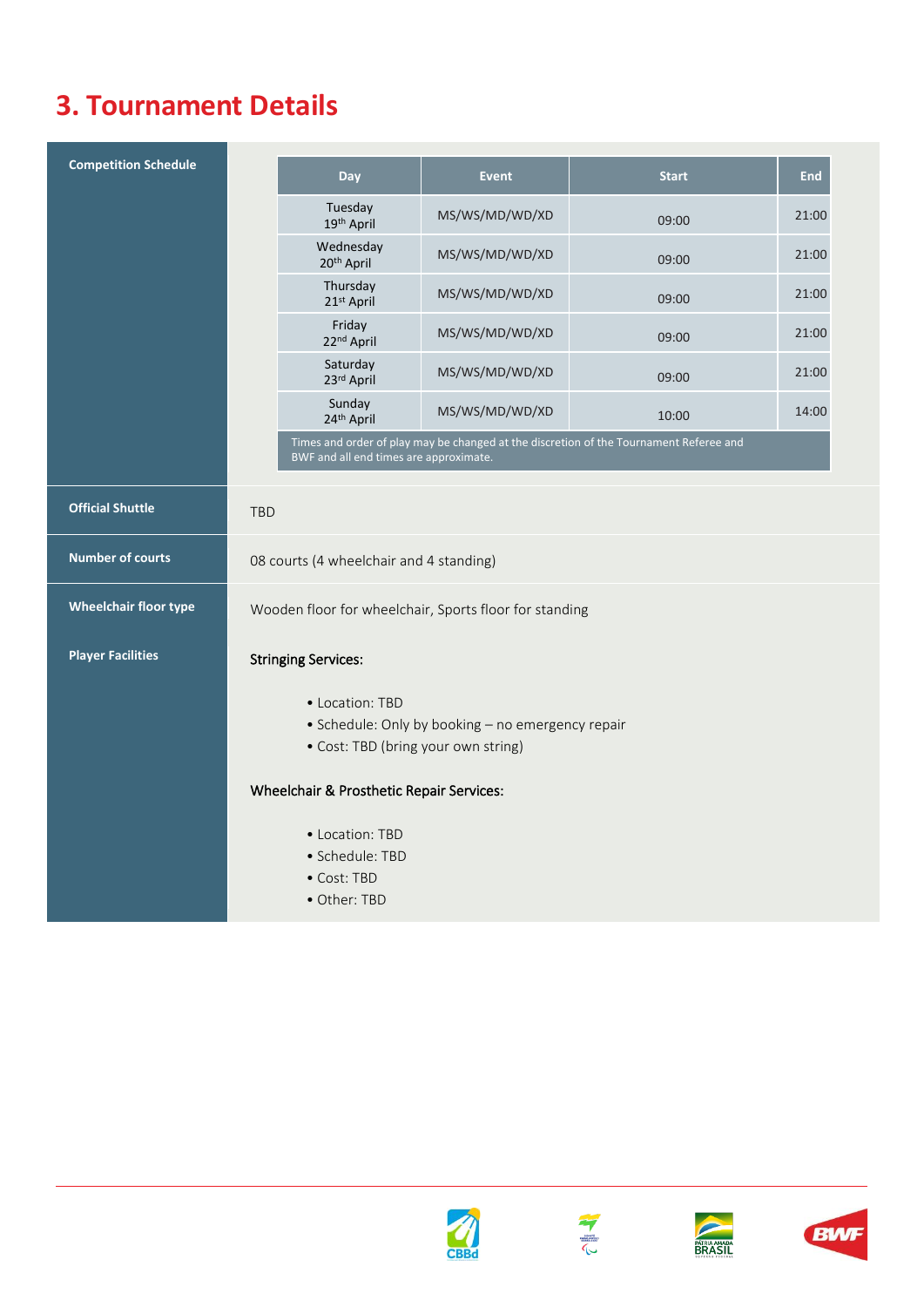| <b>Team Managers'</b><br><b>Meeting</b>  | The Team Managers' Meeting will be held at the following:<br>Date: Monday 18th April<br>Time: 15:30 hrs<br>Location: Brazilian Paralympic Training Centre's Auditorium<br>It is mandatory for all participating Member Associations (represented by designated Team<br>Manager) to attend the Team Managers' Meeting. Member Associations will be penalised for<br>failing to attend, in accordance with the BWF Table of Offences and Penalties (Para Badminton)<br>(BWF Statute 2.6).<br>Member Associations are allowed to request representation by another Member Association,<br>provided that the Tournament Referee is notified in advance and approves. |                                                                                         |                                                                                                                                                                                                                                                                                                          |  |
|------------------------------------------|------------------------------------------------------------------------------------------------------------------------------------------------------------------------------------------------------------------------------------------------------------------------------------------------------------------------------------------------------------------------------------------------------------------------------------------------------------------------------------------------------------------------------------------------------------------------------------------------------------------------------------------------------------------|-----------------------------------------------------------------------------------------|----------------------------------------------------------------------------------------------------------------------------------------------------------------------------------------------------------------------------------------------------------------------------------------------------------|--|
| <b>Umpire Briefing</b>                   | The Umpire Briefing will be held at the following:<br>· Date: Monday 18th April<br>· Time: 16:30 hours                                                                                                                                                                                                                                                                                                                                                                                                                                                                                                                                                           | • Location: Brazilian Paralympic Training Centre's Auditorium                           |                                                                                                                                                                                                                                                                                                          |  |
| <b>Presentation</b><br><b>Ceremonies</b> | of final matches. Medals/trophies/other will be presented to all champions, finalists, and semi<br>finalists<br>In accordance with Player Commitment Regulations (BWF Statue 5.3.6), all players participating<br>in the finals of a tournament must attend the final ceremonies directly after the match or must<br>follow the instructions given by the organisers regarding ceremony protocol.<br>No equipment, including rackets and flags, are allowed to be brought onto the podium.<br>Clothing worn during the ceremony must be in accordance with the BWF GCR. Wheelchair<br>players are required to attend the ceremony in their wheelchairs.          |                                                                                         | All prize ceremonies will take place on Sunday, 24 <sup>th</sup> April 2022, immediately after the conclusion                                                                                                                                                                                            |  |
| <b>Accreditation</b>                     | https://forms.gle/HaGwLBT1XC3hgbi29<br><b>Number of Member</b><br><b>Association Players</b><br>Three or less<br>Four to Seven<br>Eight to 15<br>16 or more<br>Please contact s.sabron@bwf.sport.                                                                                                                                                                                                                                                                                                                                                                                                                                                                | <b>Number of Team Officials</b><br><b>Accreditations</b><br>$\mathbf{1}$<br>3<br>4<br>5 | Access to Tournament venues and other services is provided through personalised accreditation.<br>Any additional team officials that teams would like to bring will require the approval of the BWF.<br>The price of entry fee is chargeable to replace any lost or damaged accreditation passes on each |  |
|                                          | occasion, charged to the respective Member Association.                                                                                                                                                                                                                                                                                                                                                                                                                                                                                                                                                                                                          |                                                                                         |                                                                                                                                                                                                                                                                                                          |  |







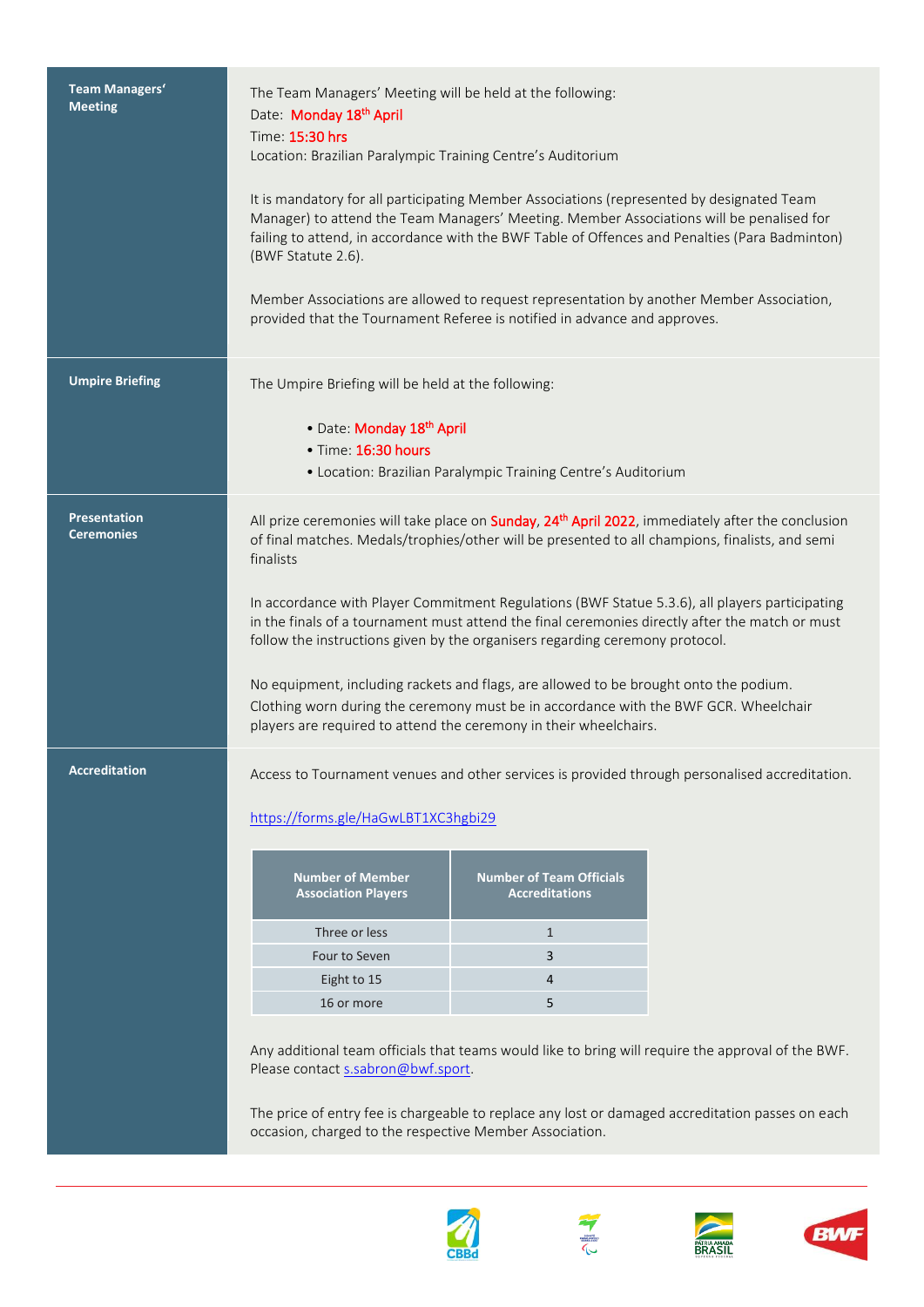|                                                             | The tournament reserves the right to refuse entry into any accredited venue or area or service<br>(e.g. transportation) as a result of damaged or missing accreditation.                                                                           |
|-------------------------------------------------------------|----------------------------------------------------------------------------------------------------------------------------------------------------------------------------------------------------------------------------------------------------|
|                                                             | The fraudulent use of accreditation is strictly prohibited, and will result in access rights being<br>removed, and penalties being applied.                                                                                                        |
| <b>Medical Services</b>                                     | A medical officer and physiotherapist service will be available during the tournament, free of<br>charge to players.                                                                                                                               |
|                                                             | The physiotherapy service will be provided for injuries happened on court, and it will not be used<br>for treatment for injuries happened before the event.                                                                                        |
| <b>Anti-Doping</b>                                          | Doping control in badminton, in accordance with BWF Anti-Doping Regulations, is conducted out-<br>of-competition and in-competition with the collection of urine and/or blood samples.                                                             |
|                                                             | Athletes are responsible for any substance found in their body. Before an athlete takes any<br>medication, they should check with their doctor, and if necessary, get a Therapeutic Use<br>Exemption (TUE).                                        |
|                                                             | For more information about anti-doping, please visit the BWF website:<br>https://corporate.bwfbadminton.com/integrity/anti-doping-overview/                                                                                                        |
| <b>Badminton Integrity</b>                                  | Section 2.4 of the BWF Statutes (Code of Conduct in Relation to Betting, Wagering and Irregular<br>Match Results) relates to anti-corruption and anti-match manipulation, and this code applies to<br>all participants at this tournament.         |
|                                                             | To protect the integrity of BWF sanctioned tournaments, participants are not allowed to bet in<br>any way on badminton matches, respect the principle of fair play, and shall not attempt to<br>influence the course or result of a game or match. |
|                                                             | Every person has an obligation to report to the BWF any approaches by anyone to gather inside<br>information or to change the outcome of a matches.                                                                                                |
|                                                             | For more information, please refer to BWF's website:<br>https://corporate.bwfbadminton.com/integrity/anti-match-fixing-overview/                                                                                                                   |
| <b>Compliance with</b>                                      | GCR 7.9:                                                                                                                                                                                                                                           |
| <b>General Competition</b><br><b>Regulations Clause 7.9</b> | "In making or authorising entries, the Member concerned is reconfirming its acceptance, and<br>acceptance by the Players being entered, of the BWF's regulations and Disciplinary processes."                                                      |







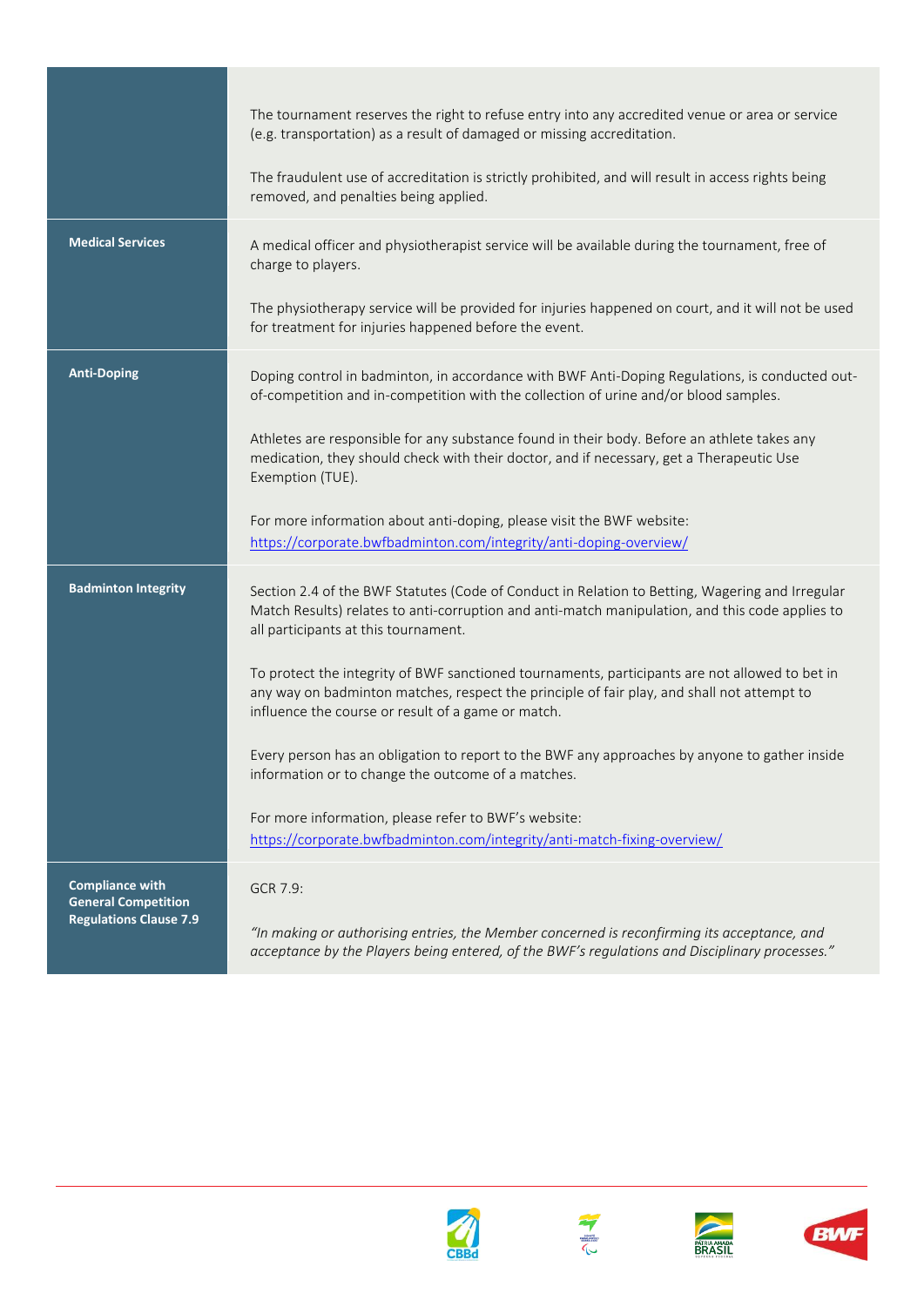# **4. Travel & Visa Details**

| <b>Transport</b>          | Complimentary transportation will be provided by the tournament between the official venues:<br>competition venue, official hotel(s), practice venue (if separate from the competition venue), and<br>the following transportation hubs:                                                                                                                 |
|---------------------------|----------------------------------------------------------------------------------------------------------------------------------------------------------------------------------------------------------------------------------------------------------------------------------------------------------------------------------------------------------|
|                           | • Guarulhos Airport (GRU)                                                                                                                                                                                                                                                                                                                                |
|                           | To request transportation, please complete and return the Transportation Request Form by<br>Friday 8 <sup>th</sup> April 2022 to gestao@badminton.org.br                                                                                                                                                                                                 |
|                           | Transport Coordinator: TBD<br>Phone Number: TBD<br>Email: TBD                                                                                                                                                                                                                                                                                            |
| <b>Visas</b>              | If a visa is required to enter Brazil, we can provide a letter of invitation to assist with your<br>application.                                                                                                                                                                                                                                         |
|                           | Please complete and return the Visa Support Request Form by Friday 18th March 2022 to                                                                                                                                                                                                                                                                    |
|                           | The tournament host and hosting Member Association will only communicate with a Member<br>Association, and the hosting Member Association will only provide a visa support letter if the<br>form is completed accurately and comprehensively, and supporting documentation is provided,<br>where requested.                                              |
|                           | The tournament host and hosting Member Association accepts no responsibility for withdrawals<br>made due to late or refused visa applications.                                                                                                                                                                                                           |
|                           | It is the responsibility of the Member Association to apply for the necessary visas in sufficient<br>time, and all matters should be directed to the Embassy in charge.                                                                                                                                                                                  |
|                           | Any visa support letter issued by the tournament host does not guarantee entry into Brazil; the<br>final decision is made the Government of Brazil.                                                                                                                                                                                                      |
| <b>COVID-19 Protocols</b> | <b>Notice</b><br>BWF or the host is not responsible for any tournament cost incurred by any participants should<br>the tournament is cancelled or postponed by the local authorities in Brazil due but not limited to<br>COVID-19 reasons. Information published on this tournament invitation may be updated from<br>time to time until the tournament. |
|                           | Participants are required to follow the instructions of the local authority, local organizing<br>committee and BWF in regard to COVID-19 protocols.                                                                                                                                                                                                      |
|                           | All passengers arriving in Brazil by air, including those who come in transit to other countries,<br>must present to the air company, before boarding:                                                                                                                                                                                                   |
|                           | 1) Present a negative or not-detectable test for COVID-19:                                                                                                                                                                                                                                                                                               |
|                           | Antigen Test (taken up to 24 hours before boarding); or<br>Laboratorial RT-PCR test (taken up to 72 hours before boarding).<br>$\bullet$                                                                                                                                                                                                                 |







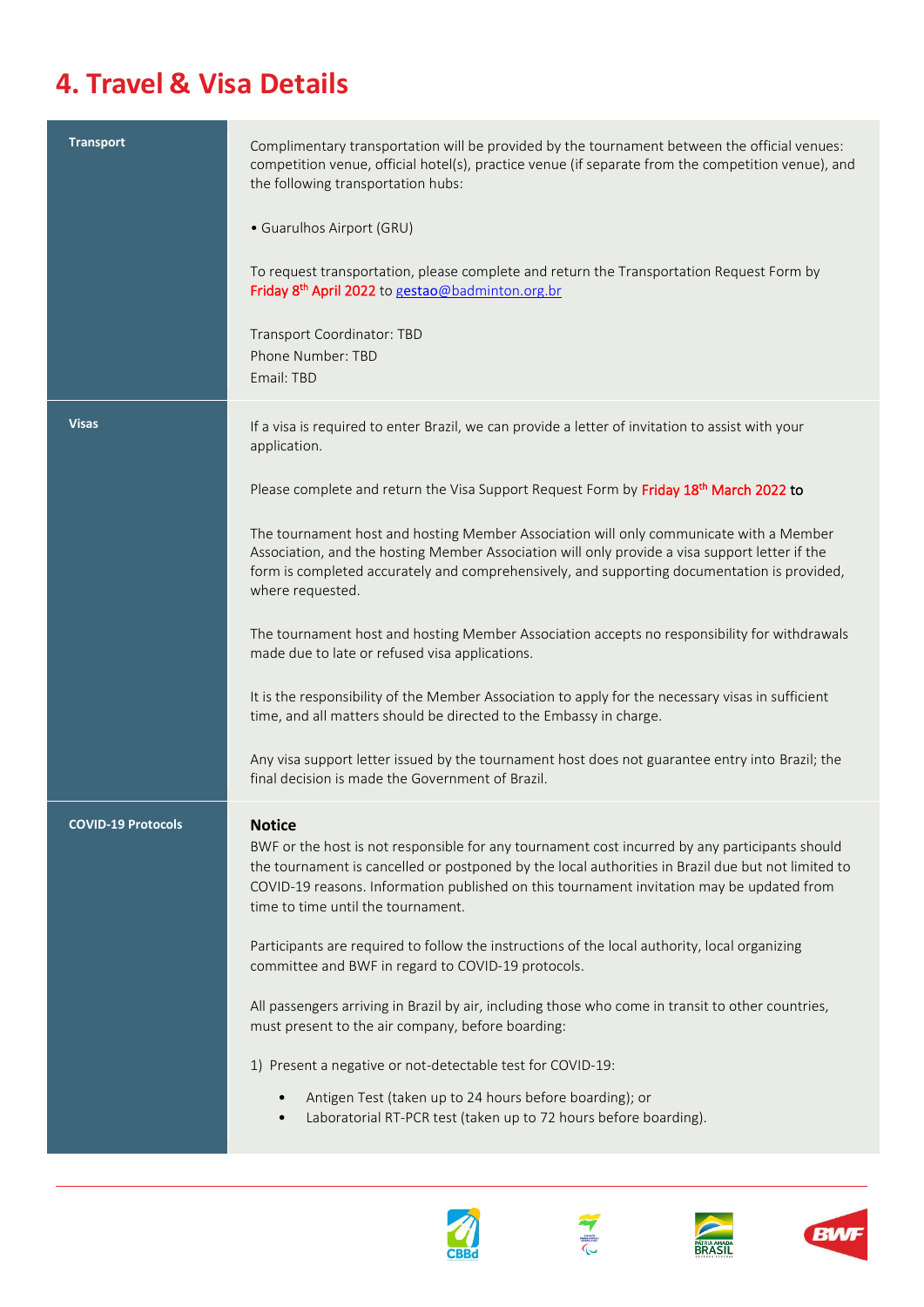2) Complete a Sanitary Control Form before departure and obtain their QR to present it at boarding and at health controls on arrival in Brazil:

• By air: via the websit[e https://formulario.anvisa.gov.br/?lang=en](https://formulario.anvisa.gov.br/?lang=en) (it should be filled at most 24h before boarding)

3) Present a Vaccination Certificate

- It may be printed or a digital version;
- It should have the passenger's name, commercial name and brand of the vaccine, lot number and dates of the applied doses;
- The vaccine should be taken at least 14 days before departure;
- All documents should be presented in Portuguese, Spanish, or English.

This information was updated  $31<sup>st</sup>$  January 2022. Newer versions may be applied by the Brazilian Government.

Please check this website for information on the requirements of entering Brazil in relations to COVID-19 protocols - [https://www.gov.br/anvisa/pt](https://www.gov.br/anvisa/pt-br/assuntos/paf/coronavirus/viajantes/regras-para-entrada-portaria)[br/assuntos/paf/coronavirus/viajantes/regras-para-entrada-portaria](https://www.gov.br/anvisa/pt-br/assuntos/paf/coronavirus/viajantes/regras-para-entrada-portaria) (Portuguese)

A COVID-19 RT-PCR Test is mandatory for all players, team officials, and selected tournament staff and volunteers. There could be multiple tests required and the cost of any PCR and/or antigen test will need to be borne by the participants. Host will advise you on the cost of the tests in Brazil at a later date.

Players are only allowed to move within the official hotel, official transportation and competition venue once arriving in Brazil.

Everyone is required to arrive and check in at the official hotels by **Sunday 17<sup>th</sup> April 2022 by 6** PM.

It is mandatory for all participants to wear masks while in the tournament, and its use will only be exempt for athletes during warm up in court and during competition matches.







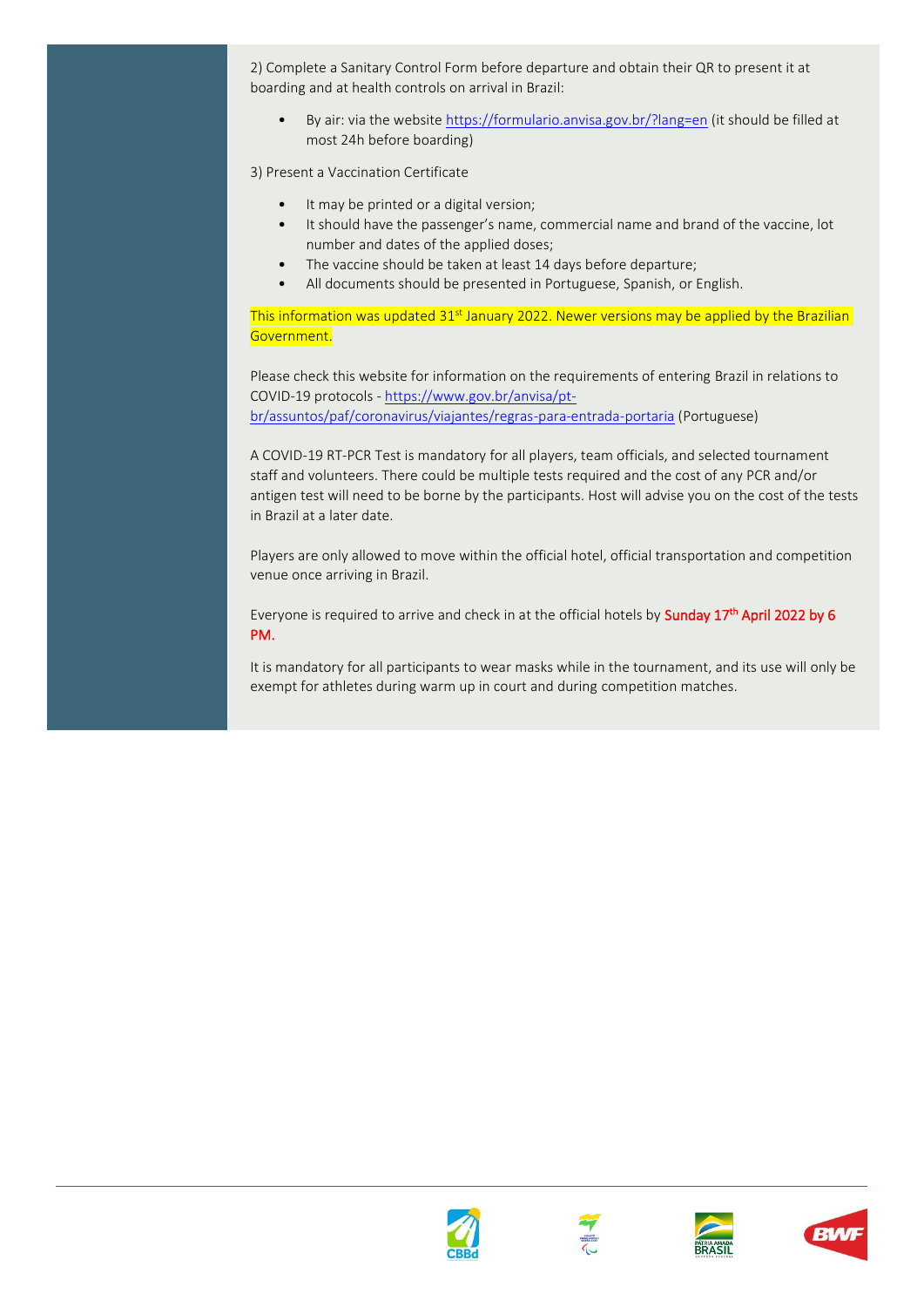## **5. Accommodation Details**

|                                | <b>Official Accommodation 1</b>                                                                                                                                                                                                                                                                                                                                                                                                                                                                                             |
|--------------------------------|-----------------------------------------------------------------------------------------------------------------------------------------------------------------------------------------------------------------------------------------------------------------------------------------------------------------------------------------------------------------------------------------------------------------------------------------------------------------------------------------------------------------------------|
| <b>Hotel Name</b>              | Brazilian Paralympic Training Centre - Residential                                                                                                                                                                                                                                                                                                                                                                                                                                                                          |
| <b>Address</b>                 | Rodovia dos Imigrantes, km 11,5, Vila Guarani, São Paulo-SP Brazil (on site)                                                                                                                                                                                                                                                                                                                                                                                                                                                |
| <b>Rooms</b><br>available      | Double and sextuple rooms                                                                                                                                                                                                                                                                                                                                                                                                                                                                                                   |
| Wheelchair<br>Adapted<br>rooms | All rooms are fully adapted for wheelchair users.                                                                                                                                                                                                                                                                                                                                                                                                                                                                           |
| Rates                          | Double Room per night per person:<br>USD 25,00 (incl. breakfast);<br>USD 50,00 (full board)<br>Sextuple Room per night per person:<br>$\bullet$<br>USD 25,00 (incl. breakfast);<br>USD 50,00 (full board)                                                                                                                                                                                                                                                                                                                   |
| Observation                    | There is no possibility of single rooms at the Residential. Everyone<br>$\bullet$<br>who chooses a double or sextuple room will be accommodated<br>with athletes or officials of the same gender and may be<br>accommodated with different nationalities.<br>Host will confirm reservation upon availability and once payment<br>$\bullet$<br>has been made.<br>There is a laundry, free of charge, only for people who are staying<br>at the Residential (upon availability $-$ it should be booked prior to<br>the event) |
| Contact                        | E-mail: gestao@badminton.org.br                                                                                                                                                                                                                                                                                                                                                                                                                                                                                             |

| Intercity Ibirapuera<br><b>Hotel Name</b><br>Av. Ibirapuera, 2577 - Moema, São Paulo - SP, 04029-200 (10 km)<br><b>Address</b>                                | <b>Official Accommodation 2</b> |  |  |
|---------------------------------------------------------------------------------------------------------------------------------------------------------------|---------------------------------|--|--|
|                                                                                                                                                               |                                 |  |  |
|                                                                                                                                                               |                                 |  |  |
| <b>Rooms</b><br>Singles and Double rooms<br>available                                                                                                         |                                 |  |  |
| Wheelchair<br>05 fully adapted rooms<br>Adapted<br>rooms                                                                                                      |                                 |  |  |
| Single Room per night: USD 60,00 (incl. breakfast)<br>$\bullet$                                                                                               |                                 |  |  |
| Double Room per night: USD: 65,00 (incl. breakfast)<br>Rates                                                                                                  |                                 |  |  |
| These are estimated rates since the reservation is made directly with the<br>hotel. The host does not guarantee a fix price for the hotel room rates.         |                                 |  |  |
| reservas@intercityhoteis.com.br<br>$\bullet$<br>Contact<br>https://www.intercityhoteis.com.br/hotel-sao-paulo/hotel-<br>$\bullet$<br>intercity-ibirapuera/47/ |                                 |  |  |

Please complete and return the Accommodation Request Form by Friday 1st April 2022 There is a restaurant available at the venue, with balanced food for participants. Buffet (lunch or dinner): USD 12,50